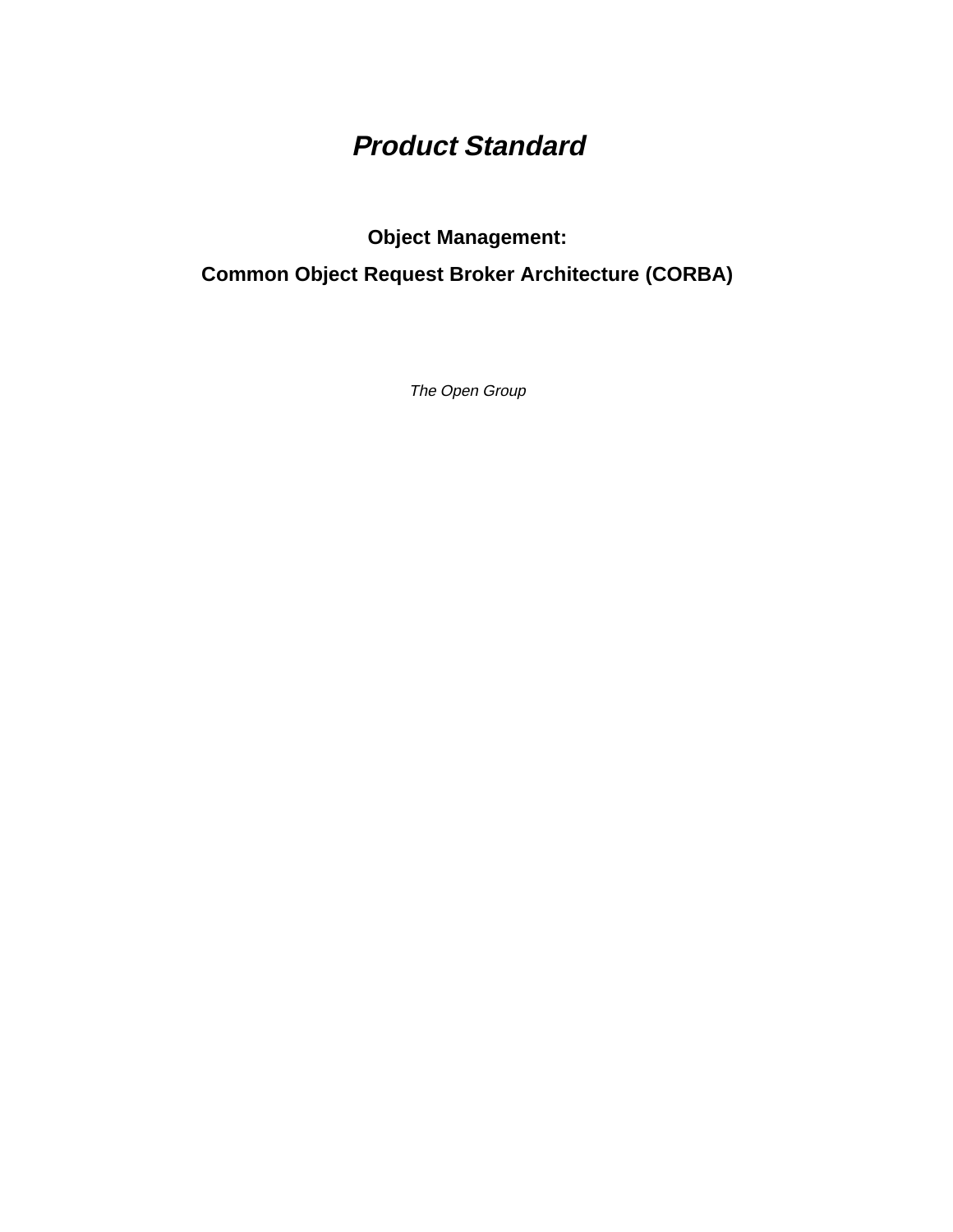Copyright  $\odot$  March 1999, The Open Group

All rights reserved.

No part of this publication may be reproduced, stored in a retrieval system, or transmitted, in any form or by any means, electronic, mechanical, photocopying, recording or otherwise, without the prior permission of the copyright owners.

Motif $^{\circledR}$ , OSF/1 $^{\circledR}$ , UNIX $^{\circledR}$ , and the "X Device" $^{\circledR}$  are registered trademarks and IT DialTone<sup>TM</sup> and The Open Group<sup>TM</sup> are trademarks of The Open Group in the U.S. and other countries.

 $CORBA<sup>(8)</sup>$  is a registered trademark of the Object Management Group (OMG).

Java $^{\circledR}$  is a registered trademark of Sun Microsystems, Inc.

Product Standard

Object Management: Common Object Request Broker Architecture (CORBA) Document Number: X98OR

Published in the U.K. by The Open Group, March 1999.

Any comments relating to the material contained in this document may be submitted to:

The Open Group Apex Plaza Forbury Road Reading Berkshire, RG1 1AX United Kingdom

or by Electronic Mail to:

OGSpecs@opengroup.org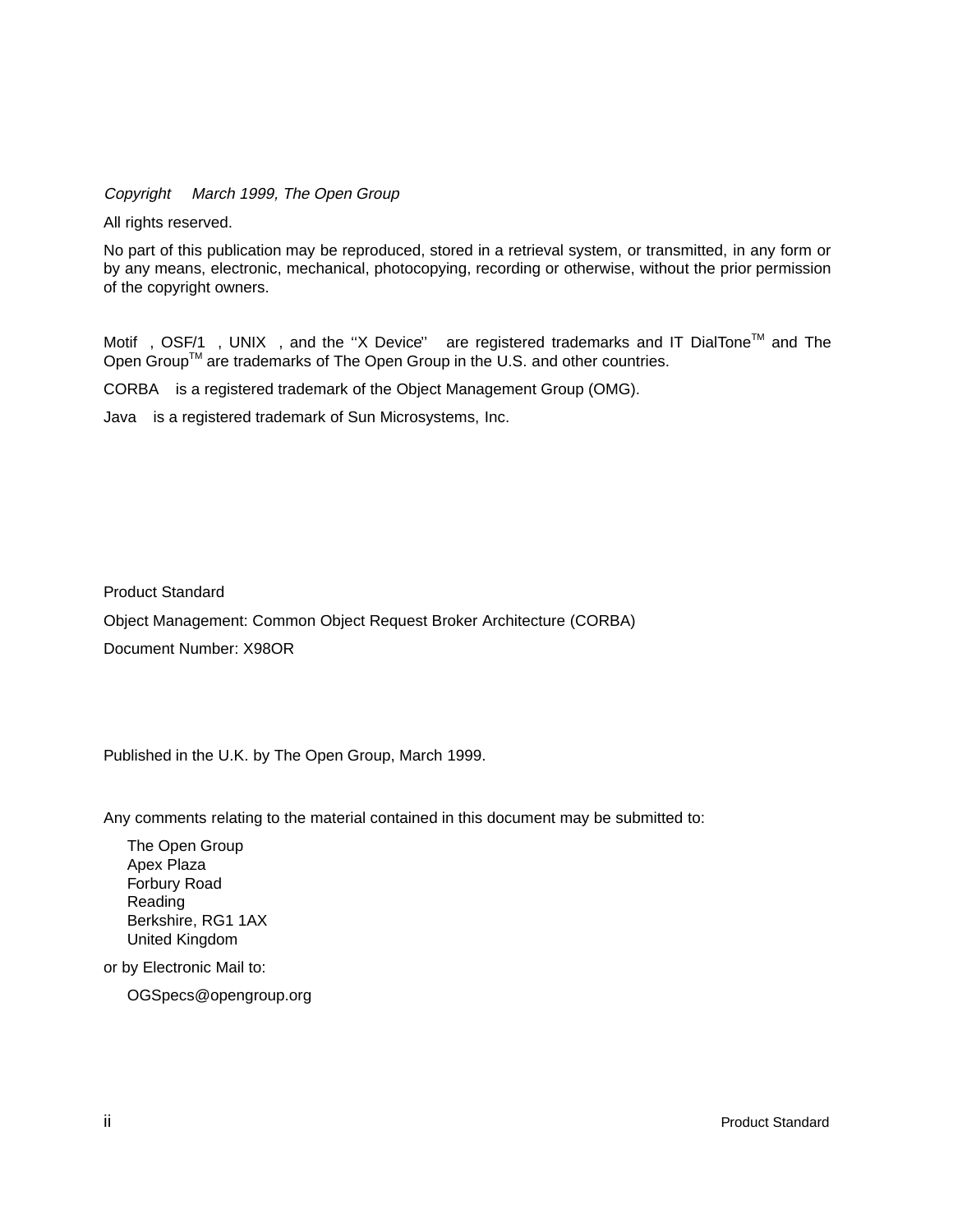## **Product Standard \_\_\_\_\_\_\_\_\_\_\_\_\_\_\_\_\_\_\_\_\_\_\_\_\_\_\_\_\_\_\_\_\_\_\_\_\_\_\_\_\_\_\_\_\_\_\_\_\_\_\_\_**

#### **NAME**

Common Object Request Broker Architecture (CORBA)

## **LABEL FOR LOGO**

CORBA<sup>®</sup>

#### **DESCRIPTION**

The Object Management Group has developed an architecture and specification for object technology use, management, interworking (the exchange of data between object models), and interoperability (the means of message exchange between object request brokers). Products which are developed in compliance with this architecture and specification include an Object Request Broker (ORB) which enables objects to transparently make and receive requests and responses in a distributed environment. In addition to the ORB, products may also supply object services that applications may share. These object services are a collection of services (interfaces and objects) that support basic functions for using and implementing objects, as well as common facilities.

**\_\_\_\_\_\_\_\_\_\_\_\_\_\_\_\_\_\_\_\_\_\_\_\_\_\_\_\_\_\_\_\_\_\_\_\_\_\_\_\_\_\_\_\_\_\_\_\_\_\_\_\_**

Products which conform to this Product Standard include an implementation of the OMG abstract object model which includes the following:

- Object Request Broker (ORB), including interfaces that allow access to the ORB without dependencies on the Basic Object Adapter (BOA)
- Interface Definition Language (IDL), which is used to describe the interfaces that client objects call and object implementations provide
- Dynamic Invocation Interface (DII), which describes the client side of the interface that allows dynamic creation and invocation of requests to objects
- Dynamic Skeleton Interface (DSI), which describes the server-side interface that can deliver requests from an ORB to an object implementation that does not have compile-time knowledge of the type of object it is implementing

Products which conform to this Product Standard may optionally include an implementation of the OMG abstract object module which includes the following:

• Interface Repository (IR), which describes the component of the ORB that manages and provides access to a collection of object definitions

The detailed Technical Standard specifying the functionality in CORBA-compliant products, including specification of the CORBA architecture and components, is detailed in The Common Object Request Broker: Architecture and Specification<sup>1</sup> and the associated IDL/Java Language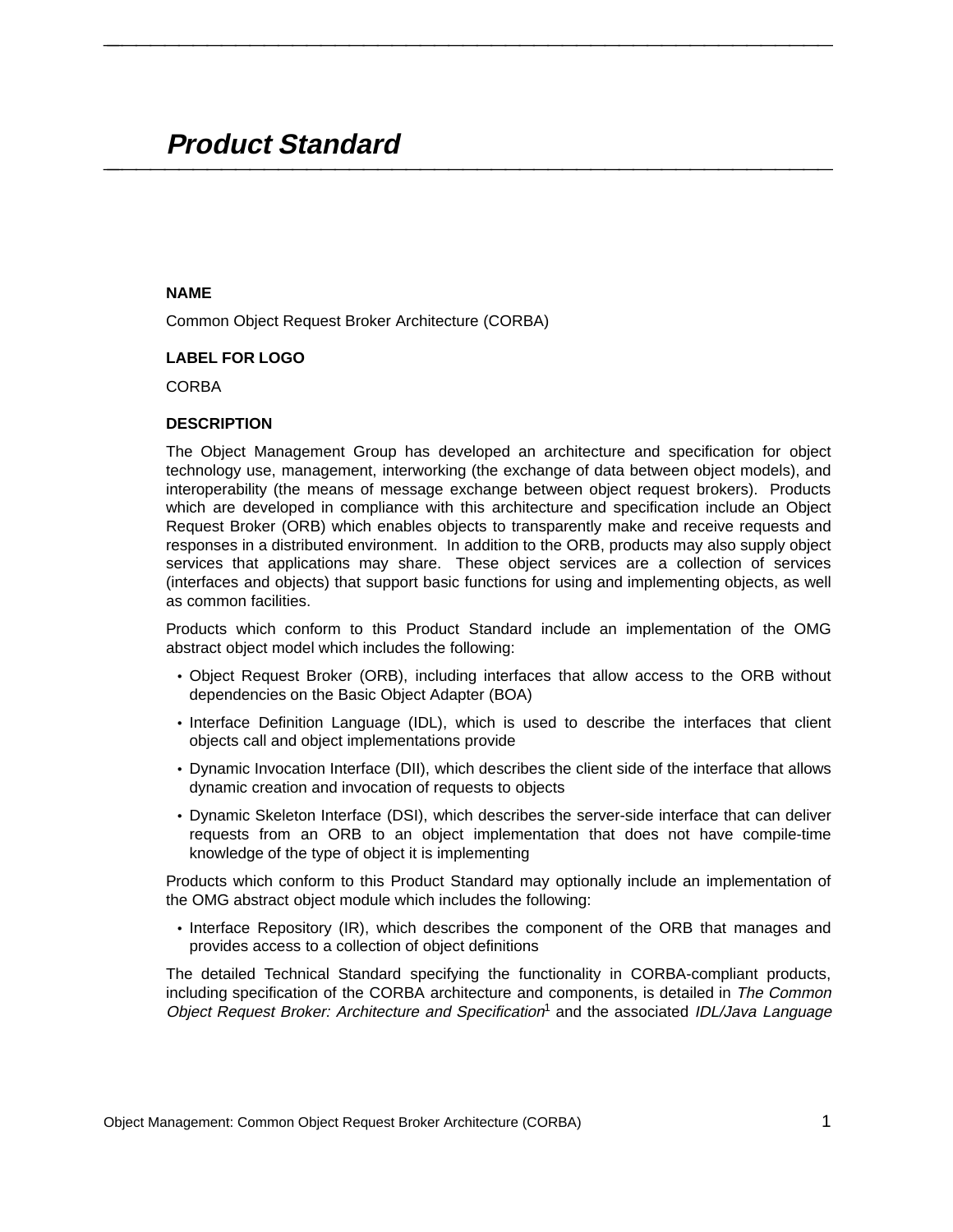Mapping.<sup>2</sup> Hereafter, these documents are referred to as "the Specification".

In addition to the core ORB technology, these products supply an implementation of the ORB interoperability architecture that supplies the framework for ORB interoperability, including the General Inter-ORB Protocol (GIOP) and the Internet Inter-ORB Protocol (IIOP). Products described by this Product Standard correspond to Interoperability-compliant ORBs, as defined by Section 9.3.4 of the Specification.

Each implementation also includes one or more of the following language mappings of OMG IDL:

- C Language
- C++ Language
- Java
- Smalltalk
- COBOL
- ADA

This Product Standard includes core ORB functionality, DII, DSI, IIOP Version 1.0, and at least one of the OMG IDL language mappings.

This Product Standard optionally includes the core ORB functionality of the Interface Repository (IR).

This Product Standard does not require inclusion of the following components of the CORBA specification:

- Basic Object Adapter (BOA)
- Portable Object Adapter (POA)
- COM/CORBA interworking functionality
- Any specific object facilities or services

Support for IIOP Version 1.0 is required. Support for IIOP Version 1.1 is optional.

 $\mathcal{L}$  and  $\mathcal{L}$  are the set of the set of the set of the set of the set of the set of the set of the set of the set of the set of the set of the set of the set of the set of the set of the set of the set of the set

<sup>1.</sup> The Common Object Request Broker: Architecture and Specification, OMG, Revision 2.0: July 1995, updated July 1996, Revision 2.1: August 1997, available via FTP at:

ftp://ftp.omg.org/pub/docs/formal/97-09-01.pdf

<sup>2.</sup> IDL/Java Language Mapping, OMG, currently available as OMG TC Document orbos/98-01-16 via FTP at: ftp://ftp.omg.org/pub/docs/orbos/98-01-16.pdf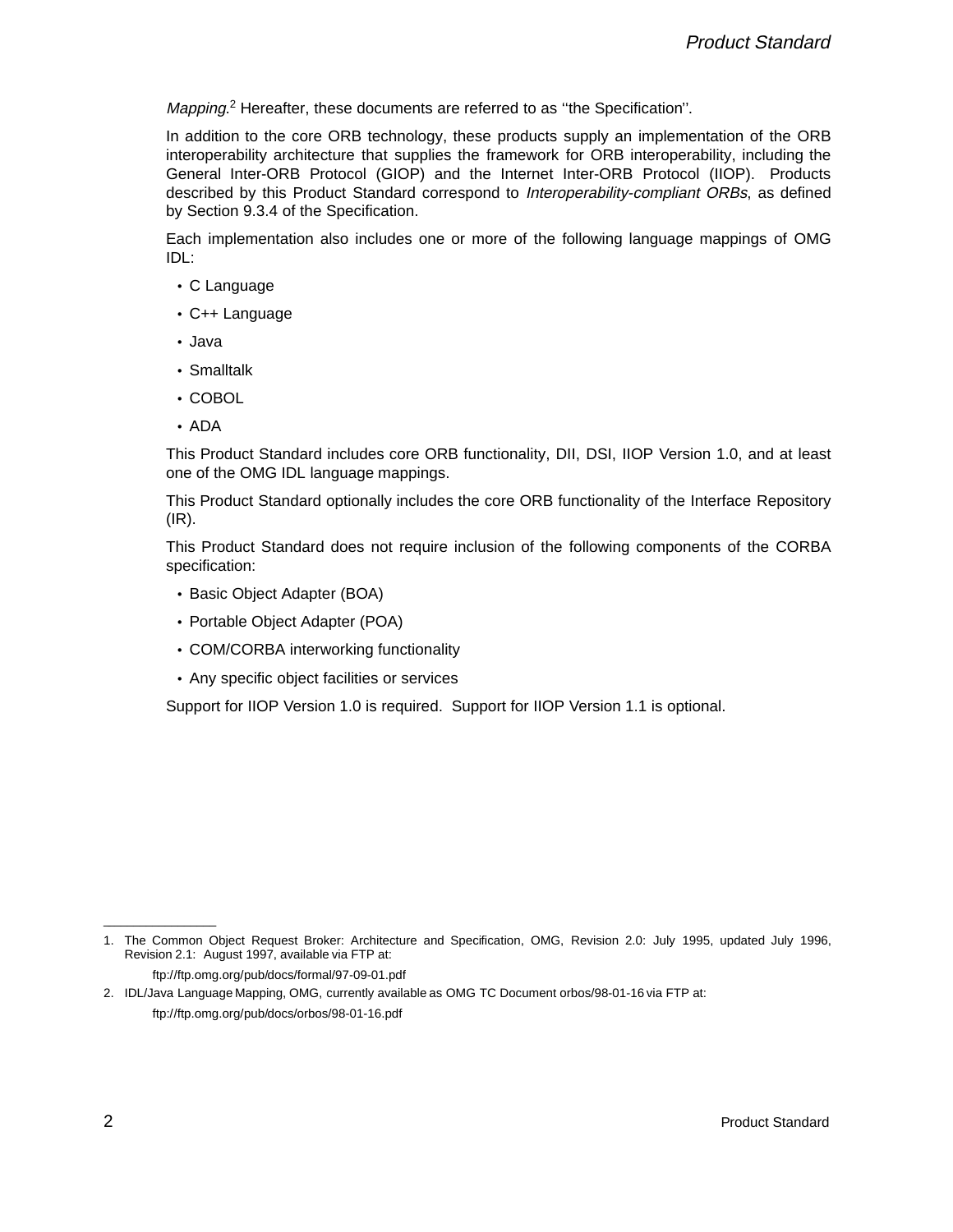The CORBA conceptual architecture is shown in the following figure:



## **CONFORMANCE REQUIREMENTS**

A conformant product consists of a particular combination of software supported on certain specified hardware platforms, and the specific implementation of the product to be registered must therefore be uniquely identified in the Conformance Statement.

A single configuration of the product shall meet all mandatory conformance requirements. In addition, products may implement optional facilities. Conformant products may also provide additional standards-based or proprietary services, as long as the mandatory conformance requirements continue to be met, or the Conformance Statement contains instructions on how the user may configure the environment such that the product meets the conformance requirements.

A single configuration of the product shall meet all the conformance requirements defined in the indicated chapter of the Specification. It shall support all the definitions of those chapters including all functions and headers, all protocol messages, all externally stored or transmitted data formats, and all application/service capabilities, with the following exceptions:

- 1. The Basic Object Adapter (BOA) interface, and any other interfaces or operations on other interfaces that are dependent on the BOA.
- 2. The extended data types **wchar**, **wstring**, **fixed**, **long long**, and **long double**; TypeCode interfaces and operations required to support these extended data types; language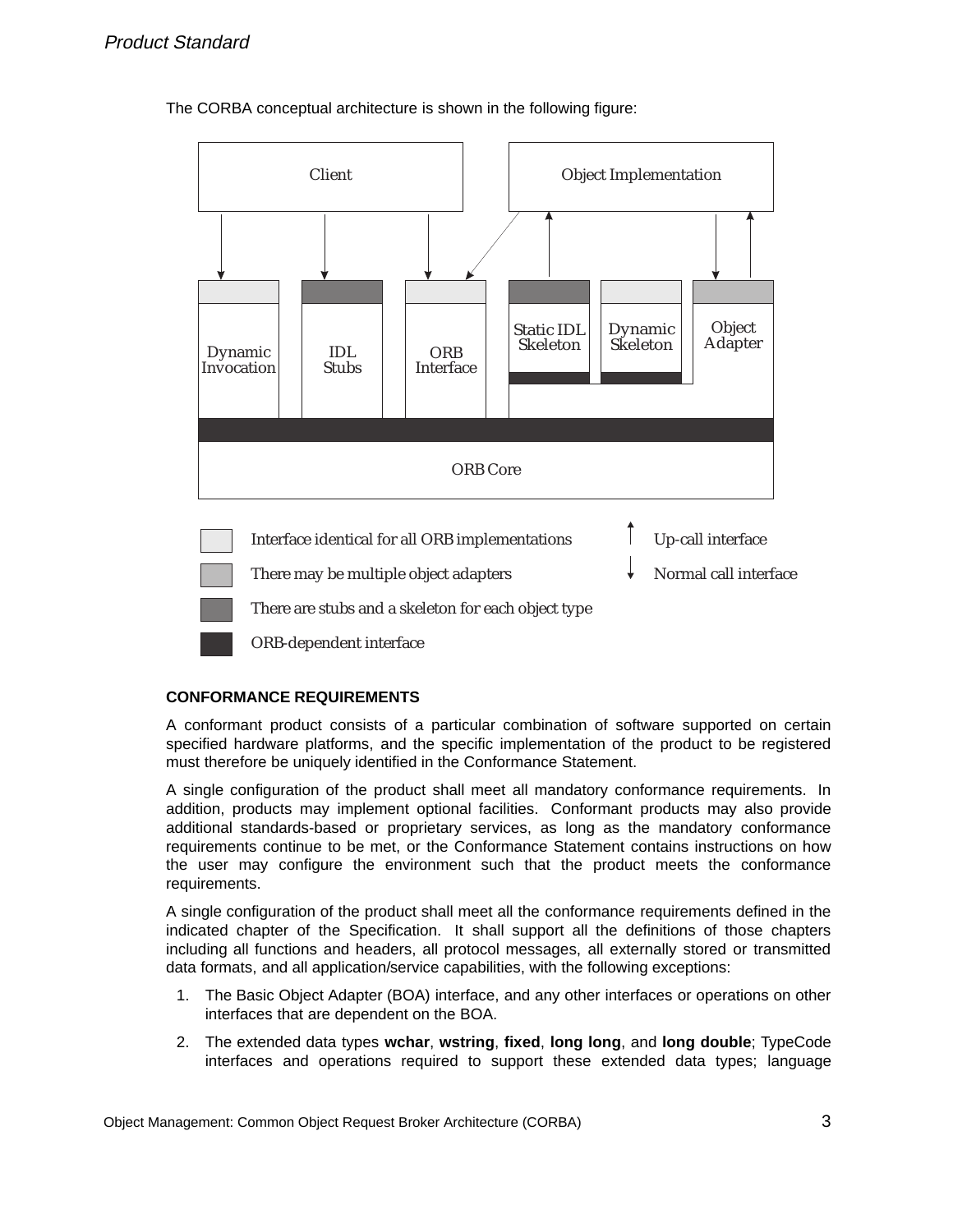mapping support for these extended data types; and support for codeset negotiation.

**Note:** Interfaces that are defined in the Specification as implementation-defined do not meet the criteria for inclusion as conformance requirements. Implementation-defined behavior is detailed in the Conformance Statement.

#### **Human-Computer Interface**

Not applicable.

#### **Portability Interface**

Object Request Broker (ORB): Chapters 1, 2, and 5 of the Specification.

**Note:** get\_current(), get\_service\_information(), get\_implementation(), get\_policy(), and get domain managers() are deprecated in the Specification and therefore not required.

Dynamic Invocation Interface (DII): Chapter 4 of the Specification.

Dynamic Skeleton Interface (DSI): Chapter 6 of the Specification.

Interface Repository (IR): Chapter 7 of the Specification (Optional).

#### **Programming Language Environment**

OMG Interface Definition Language (IDL): Chapter 3 of the Specification and one or more of the language mappings listed below.

**Note:** For clarification, Section 3.2 of the Specification details character set ISO/Latin 1 requirements; however, full ISO/Latin 1 support is not required.

C Language Mapping: Chapter 17 of the Specification.

C++ Language Mapping: Chapter 18 of the Specification.

Smalltalk Language Mapping: Chapter 19 of the Specification.

COBOL Language Mapping: Chapter 20 of the Specification.

ADA Language Mapping: Chapter 21 of the Specification.

Java Language Mapping: IDL/Java Language Mapping.

#### **Interoperability**

GIOP and IIOP: Chapters 9, 10, 11, and 12 of the Specification.

Where an Interpretation is deemed to impact interoperability, each such Interpretation will be published as an Interoperability Recommendation to all vendor(s) of Registered Product(s), who must provide to The Open Group, within 30 days of the publication of the Interoperability Recommendation by The Open Group, their intended handling of the issue and the Interoperability Recommendation. Interpretations will be incorporated into a corrigendum that will, by resolution of the Architecture Board, result in a revised Product Standard.

Conformance with IIOP Version 1.0 is required. Support of IIOP Version 1.1 is optional.

Products registered as conformant to this Product Standard may optionally claim conformance to IIOP Version 1.1 (Chapter 12 of the Specification). To conform to IIOP Version 1.1, the product must support the IIOP Version 1.0 conformance requirements, as well as additionally supporting: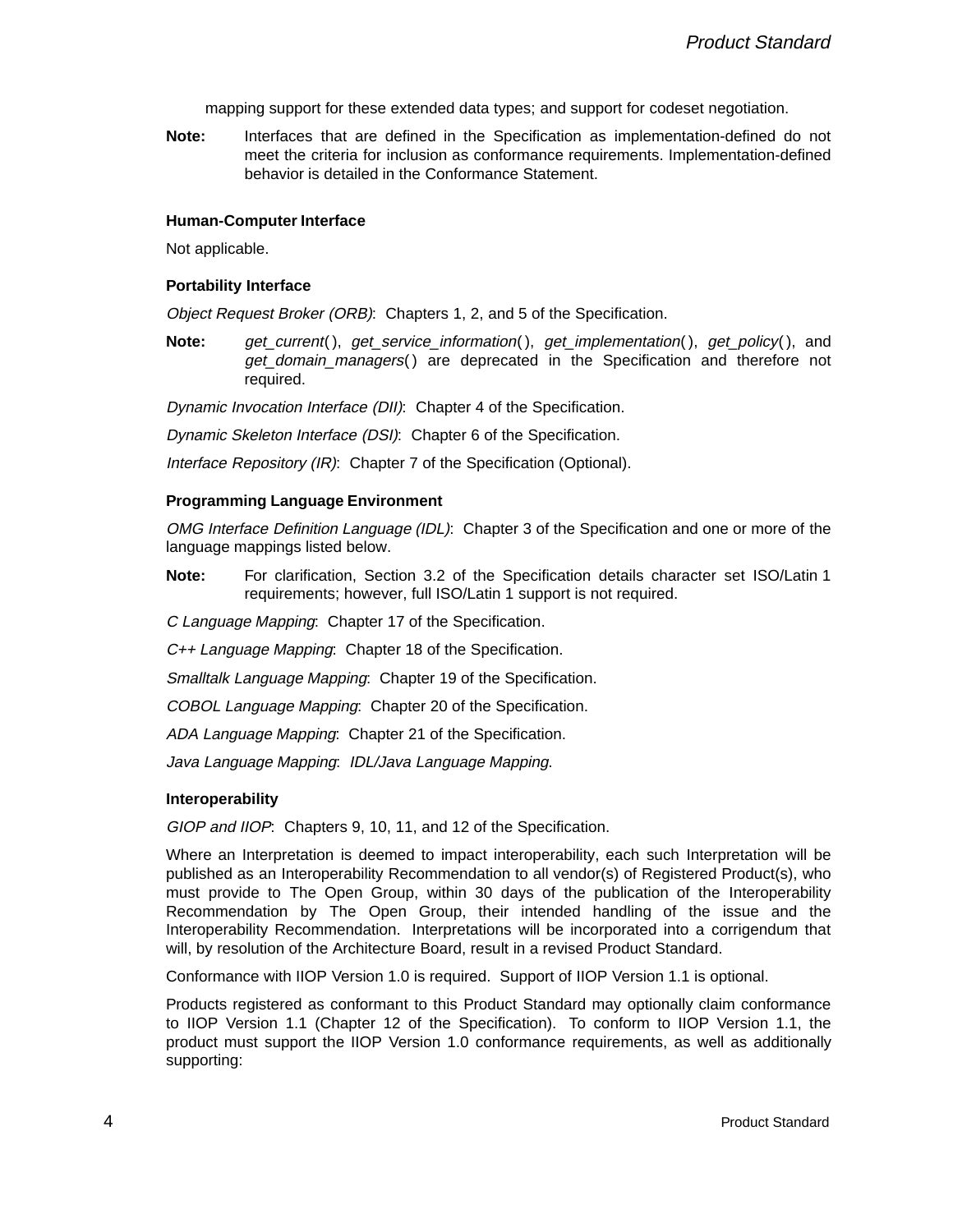\_\_\_\_\_\_\_\_\_\_\_\_\_\_\_\_\_\_

Fragment message (message format) Non-byte-oriented data types

• Data Interchange Formats

None.

• Communications Interfaces and Protocols

The IIOP services in a conformant product require reliable, end-to-end connections for their execution. Consequently, they are defined to be implemented on top of the Transmission Control Protocol (TCP). TCP defines a method for connection-oriented, end-to-end communications to take place over Internet Protocol-based networks.

Products registered as conformant to this Product Standard, and the respective environments in which their conformance has been established, shall conform to the following:

IETF RFC 793, Transmission Control Protocol IETF RFC 791, Internet Protocol IETF RFC 950, Internet Standard Subnetting Procedure IETF RFC 919, Broadcasting Internet Datagrams IETF RFC 922, Broadcasting Internet Datagrams in the Presence of Subnets IETF RFC 792, Internet Control Message Protocol IETF RFC 1112, Host Extensions for IP Multicasting

## **OPERATIONAL ENVIRONMENT**

For a conformant product including the C Language mapping, a C compiler compliant with ISO/IEC 9899: 1990 is required to be supported.

For a conformant product including the C++ Language mapping, a C++ compiler that supports all the features described in the Annotated C++ Reference Manual (ARM)<sup>3</sup> is required to be supported. Further, the C++ compiler must support templates and must supply native exception handling. Namespace and RTTI support are not required.

For a conformant product including the Java Language mapping, a Java compiler that supports all the features described in the Java Platform Core  $API<sup>4</sup>$  is required to be supported.

For a conformant product including the COBOL Language mapping, a COBOL compiler compliant with ISO 1989: 1985 is required to be supported.

For a conformant product including the ADA Language mapping, an ADA compiler compliant with *ISO/IEC 8652: 1995* is required to be supported.

<sup>3.</sup> Annotated C++ Reference Manual (ARM), Margaret A. Ellis and Bjarne Stroustrup, published by Addison-Wesley, June 1, 1990 (ISBN: 0-201-51459-1).

<sup>4.</sup> The Java Application Programming Interface described in one of two volumes by J. Gosling, F. Yellin, and The Java Team, published by Addison-Wesley, 1996 (ISBN: 0-201-63453-8).